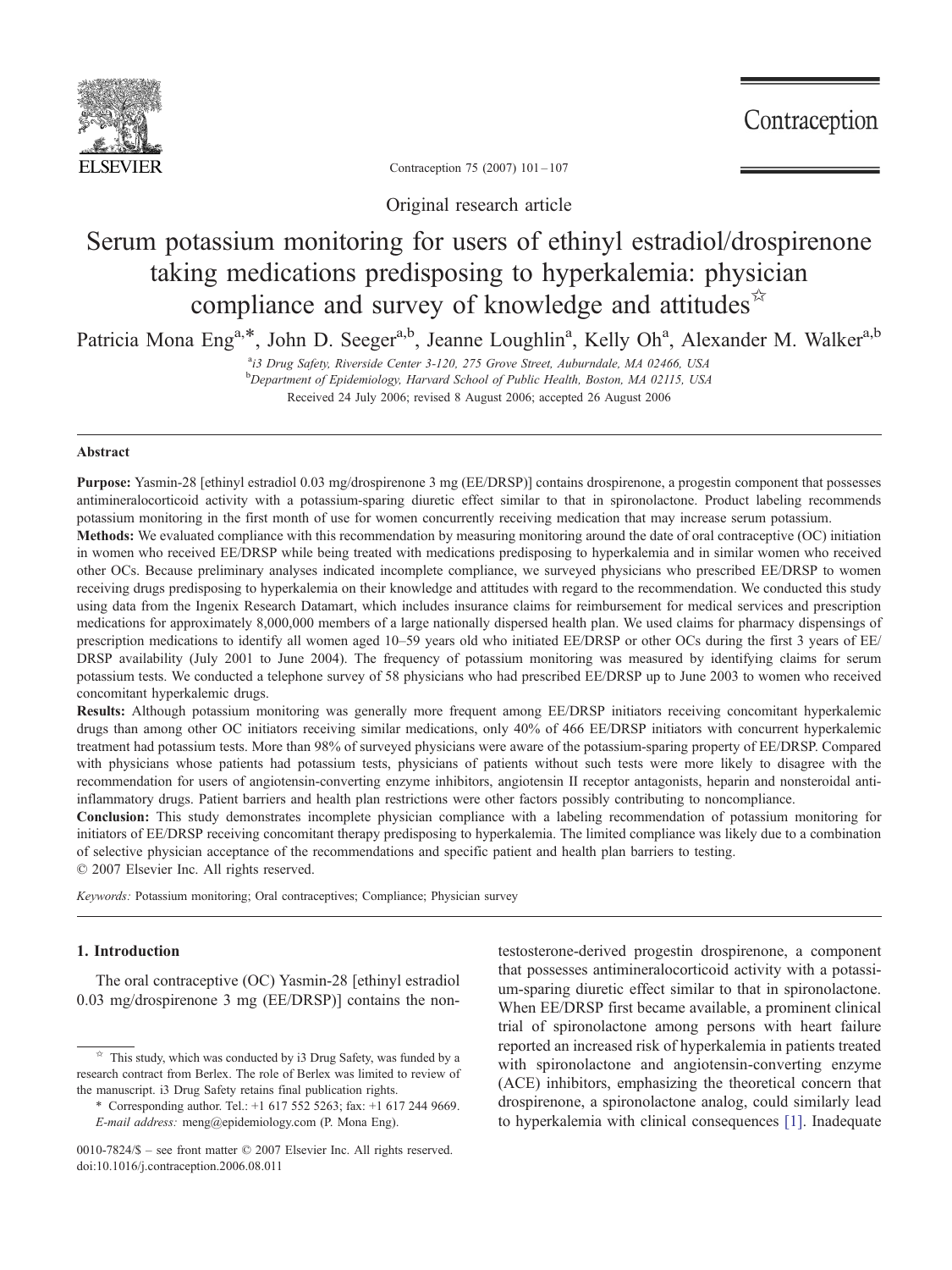<span id="page-1-0"></span>Table 1

Frequencies of initiators of EE/DRSP and other OCs receiving concurrent therapy with drugs that predispose to hyperkalemia, 7/1/01–6/30/04, Ingenix Research Datamart

| Women with new dispensings                           | EE/DRSP<br>$(N=31, 149)$<br>$\left\lceil n \right\rceil$ $\left\lfloor \frac{6}{2} \right\rceil$ | Other OCs<br>$(N=360,505)$<br>$\left\lceil n \right\rceil$ $\left\lfloor \frac{0}{0} \right\rceil$ |
|------------------------------------------------------|--------------------------------------------------------------------------------------------------|----------------------------------------------------------------------------------------------------|
| Women with new dispensings<br>and concurrent therapy | 466(1.5)                                                                                         | 7407 (2.1)                                                                                         |
| Concurrent therapy, by type <sup>a</sup>             |                                                                                                  |                                                                                                    |
| <b>ACE</b> inhibitors                                | 173 (37.1)                                                                                       | 3152 (42.6)                                                                                        |
| Angiotensin II inhibitors                            | 70(15.0)                                                                                         | 1544 (20.8)                                                                                        |
| <b>NSAIDs</b>                                        | 90 (19.3)                                                                                        | 1271 (17.2)                                                                                        |
| Potassium-sparing diuretics <sup>b</sup>             | 145 (31.1)                                                                                       | 1769 (23.9)                                                                                        |
| Heparin                                              | 0(0.0)                                                                                           | 39(0.5)                                                                                            |

Categories are not mutually exclusive because a woman could have more than one type of concurrent therapy.<br>
<sup>b</sup> Including spironolactone.

electrolyte monitoring subsequently observed in older heart failure patients receiving spironolactone was hypothesized to increase the risk of hyperkalemia-related morbidity and mortality in patients treated with spironolactone [\[2\].](#page-6-0) To decrease the risk of hyperkalemia among EE/DRSP users, the product labeling for EE/DRSP recommends potassium monitoring in the first month of use for women concurrently receiving medication that may increase serum potassium [listed in the labeling as ACE inhibitors, angiotensin II inhibitors, nonsteroidal anti-inflammatory drugs (NSAIDs), potassium-sparing diuretics, aldosterone antagonists and heparin]. EE/DRSP is contraindicated in women with conditions that might predispose to hyperkalemia (adrenal or renal insufficiency, or hepatic dysfunction).

As a condition of approval, the manufacturer conducted a postmarketing study of EE/DRSP to evaluate its use and association with hyperkalemic complications. As part of this larger effort, the current study was undertaken to assess compliance with EE/DRSP product labeling recommendations for potassium monitoring by physicians who prescribe EE/DRSP. We evaluated physician compliance with the labeling recommendation for potassium monitoring by

measuring the frequency of potassium monitoring around the date of OC initiation in women who received EE/DRSP while being treated with medications predisposing to hyperkalemia. As a comparison, we also assessed potassium monitoring around the date of OC initiation in women who received other OCs while being treated with the same medications that might predispose to hyperkalemia. Because preliminary results on the frequency of potassium monitoring indicated that compliance was limited, we sought to elucidate underlying reasons for physician compliance with labeling recommendations. Accordingly, we surveyed physicians who prescribed EE/DRSP to women receiving concurrent hyperkalemic drugs on their knowledge and attitudes with regard to the potassium monitoring recommendation.

#### 2. Materials and methods

We conducted this study using data from the Ingenix Research Datamart, which included insurance claims for reimbursement for medical services and prescription medications for approximately 8,000,000 members of a large nationally dispersed health plan. We used claims for pharmacy dispensings of prescription medications to identify all women aged 10–59 years old who initiated EE/DRSP during the first 3 years of EE/DRSP availability (July 2001 to June 2004). A woman was eligible for inclusion if she was enrolled as a health plan member for 3 months prior to the date of initial OC dispensing and 2 months subsequent to this date. An initial EE/DRSP dispensing was defined as a first dispensing to a woman enrolled for 90 days prior to the dispensing without a previous EE/DRSP dispensing in the same period. We similarly defined the initiation of other OCs as the occurrence of a first dispensing of a non-EE/DRSP OC to a woman enrolled for 90 days prior to the dispensing without a dispensing of the same OC brand. If a woman was dispensed more than one brand of OC in a quarter, only the first dispensing was counted.



Fig. 1. Potassium monitoring among EE/DRSP and other OC initiators receiving concurrent therapy with drugs that predispose to hyperkalemia, by calendar quarter (7/1/01–6/30/04), Ingenix Research Datamart.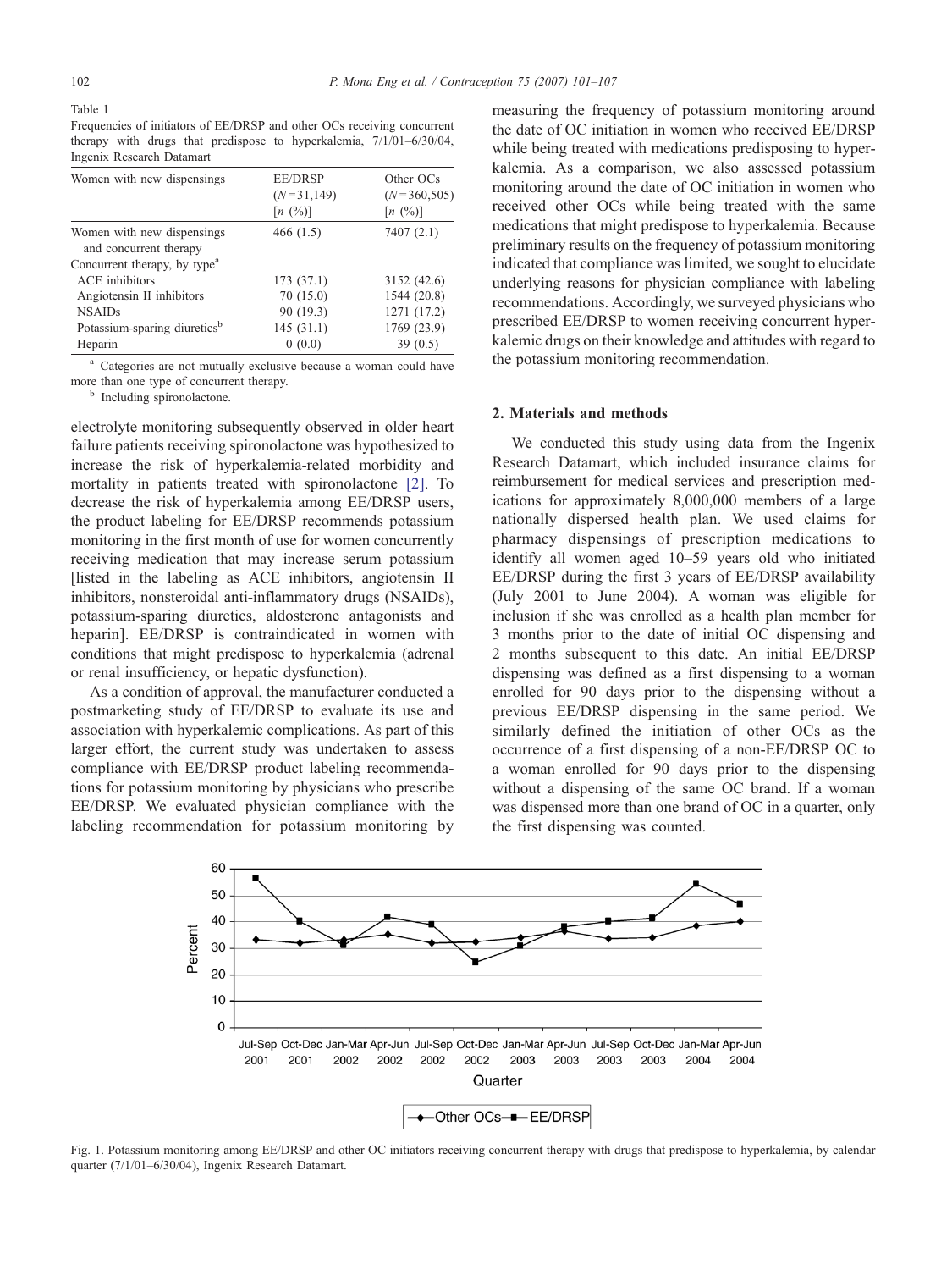<span id="page-2-0"></span>Table 2

Frequency of potassium monitoring among initiators of EE/DRSP and other OCs receiving concurrent therapy with drugs that predispose to hyperkalemia, by month, in relation to OC initiation<sup>a</sup>,  $7/1/01 - 6/30/04$ , Ingenix Research Datamart

| Women with new dispensings<br>and concurrent therapy | <b>EE/DRSP</b><br>$(N=466)$ [n $(\%)$ ] | Other OCs<br>$(N=7407)$ [n $(\%)$ ] |  |  |  |
|------------------------------------------------------|-----------------------------------------|-------------------------------------|--|--|--|
| Potassium monitoring                                 |                                         |                                     |  |  |  |
| 2 months after initiation                            | 36(7.7)                                 | 561 (7.6)                           |  |  |  |
| Month after initiation                               | 36(7.7)                                 | 540 (7.3)                           |  |  |  |
| Day of initiation                                    | 7(1.5)                                  | 71(1.0)                             |  |  |  |
| Month before initiation                              | 61(13.1)                                | 754 (10.2)                          |  |  |  |
| 2 months before initiation                           | 36(7.7)                                 | 613 (8.3)                           |  |  |  |
| 3 months before initiation                           | 49 $(10.5)$                             | 651 (8.8)                           |  |  |  |
| Any (of the above)                                   | 186 (39.9)                              | 2568 (34.7)                         |  |  |  |

<sup>a</sup> Categories are not mutually exclusive because a woman could have more than one claim for potassium monitoring.

Due to the availability of professional samples, the actual date of OC initiation may have been earlier than the date of first pharmacy dispensing. Conversely, the actual date of OC initiation may have occurred after the date of first pharmacy dispensing. Accordingly, we measured the frequency of potassium monitoring by identifying claims for serum potassium tests during the 3 months before and the 2 months after initial dispensing. We tabulated the frequency of potassium testing in EE/DRSP or other OC initiators receiving concomitant therapy with drugs predisposing to hyperkalemia for each calendar quarter between July 2001 and June 2004. The identification of serum tests using claims has been recently validated with medical record data [\[3\].](#page-6-0)

Using information on dispensing dates and days supplied, we defined exposure to drugs predisposing to hyperkalemia as listed in the EE/DRSP labeling (ACE inhibitors, angiotensin II inhibitors, NSAIDs, potassium-sparing diuretics, aldosterone antagonists and heparin). Current exposure was defined as beginning with the date of dispensing and extending through the end of days supplied plus 7 days in relation to each dispensing. Dispensing of EE/DRSP or other OCs during a period of current exposure was considered concomitant therapy. For NSAIDs, the EE/ DRSP label specifies that concomitant use be characterized by both concurrent use and chronic use; thus, we required that a woman both be a current user (as defined above) and have at least 60 days supplied by dispensings in the 90 days preceding the initial EE/DRSP or other OC dispensings.

Because preliminary analyses suggested incomplete compliance with the potassium monitoring recommendation, we sought to elucidate physicians' attitudes and knowledge regarding the recommendation. Accordingly, we developed a telephone survey with specific items on: awareness of EE/DRSP properties and prescribing guidelines, attitudes toward recommendations for monitoring, and timing and patient barriers to monitoring. In January 2004, we administered the survey to physicians who had prescribed EE/DRSP to initiators who received concurrent medication predisposing to hyperkalemia and were identified from July 2001 to June 2003, the latest date for which

complete dispensing data were available at the time of survey. First, we identified all eligible EE/DRSP initiators who met labeling criteria for recommended monitoring  $(n=296)$ . We then identified the physicians who prescribed EE/DRSP to these women and compiled a list of 219 physicians to survey.

The survey consisted of a telephone interview that followed a mailed introductory letter. The letter invited the physicians to take part in a telephone survey designed to elucidate physicians' knowledge and opinion of labeling recommendations. The letter offered the physicians the option of calling a toll-free number to participate or of waiting for a call from a trained interviewer. Fifty-eight physicians who had each prescribed EE/DRSP to at least one patient receiving concomitant medication predisposing to hyperkalemia participated in the survey.

Physician survey responses were linked to claims for potassium monitoring in the Ingenix Research Datamart. We tabulated responses to survey items overall and according to the presence of claims for potassium monitoring. We used SAS version 8.2 to generate percentages for all descriptive analyses.

This study, including the invitation letter and the survey instrument, received appropriate Institutional Review Board approval by the New England Institutional Review Board.

### 3. Results

[Table](#page-1-0) [1](#page-1-0) shows the proportion of EE/DRSP and other OC initiators who received concomitant medications predisposing to hyperkalemia for the first 3 years after EE/DRSP launch. In general, OCs were infrequently prescribed to users of drugs predisposing to hyperkalemia. Compared to other OCs, EE/DRSP was prescribed 28% less often to women with concomitant use of drugs predisposing to hyperkalemia; 1.5% of EE/DRSP initiators ( $n = 466$ ) and 2.1% of other OC initiators ( $n = 7407$ ) had claims indicating concurrent use

Table 3

Potassium monitoring physician survey response, by specialty and by region of practice<sup>a</sup>

|                                                | Contacted<br>$(N=219)$ [n $(\%)$ ] | Participated<br>$(N=58)$ [n $(\%)$ ] |
|------------------------------------------------|------------------------------------|--------------------------------------|
| Specialty                                      |                                    |                                      |
| Obstetrics/gynecology                          | 178 (81.3)                         | 48 (82.8)                            |
| Family practice/general practice               | 29(13.2)                           | 7(12.1)                              |
| Internal medicine/general<br>internal medicine | 7(3.2)                             | 2(3.4)                               |
| Endocrinology                                  | 2(0.9)                             | 1(1.7)                               |
| Allergy                                        | 1(0.5)                             | 0(0.0)                               |
| Emergency medicine                             | 1(0.5)                             | 0(0.0)                               |
| General surgery                                | 1(0.5)                             | 0(0.0)                               |
| Region of practice                             |                                    |                                      |
| Northeast                                      | 7(3.2)                             | 2(3.4)                               |
| South                                          | 108 (49.3)                         | 35(60.3)                             |
| Central                                        | 88 (40.2)                          | 17(29.3)                             |
| West                                           | 16(7.3)                            | 4(6.9)                               |

<sup>a</sup> Determined from claims records.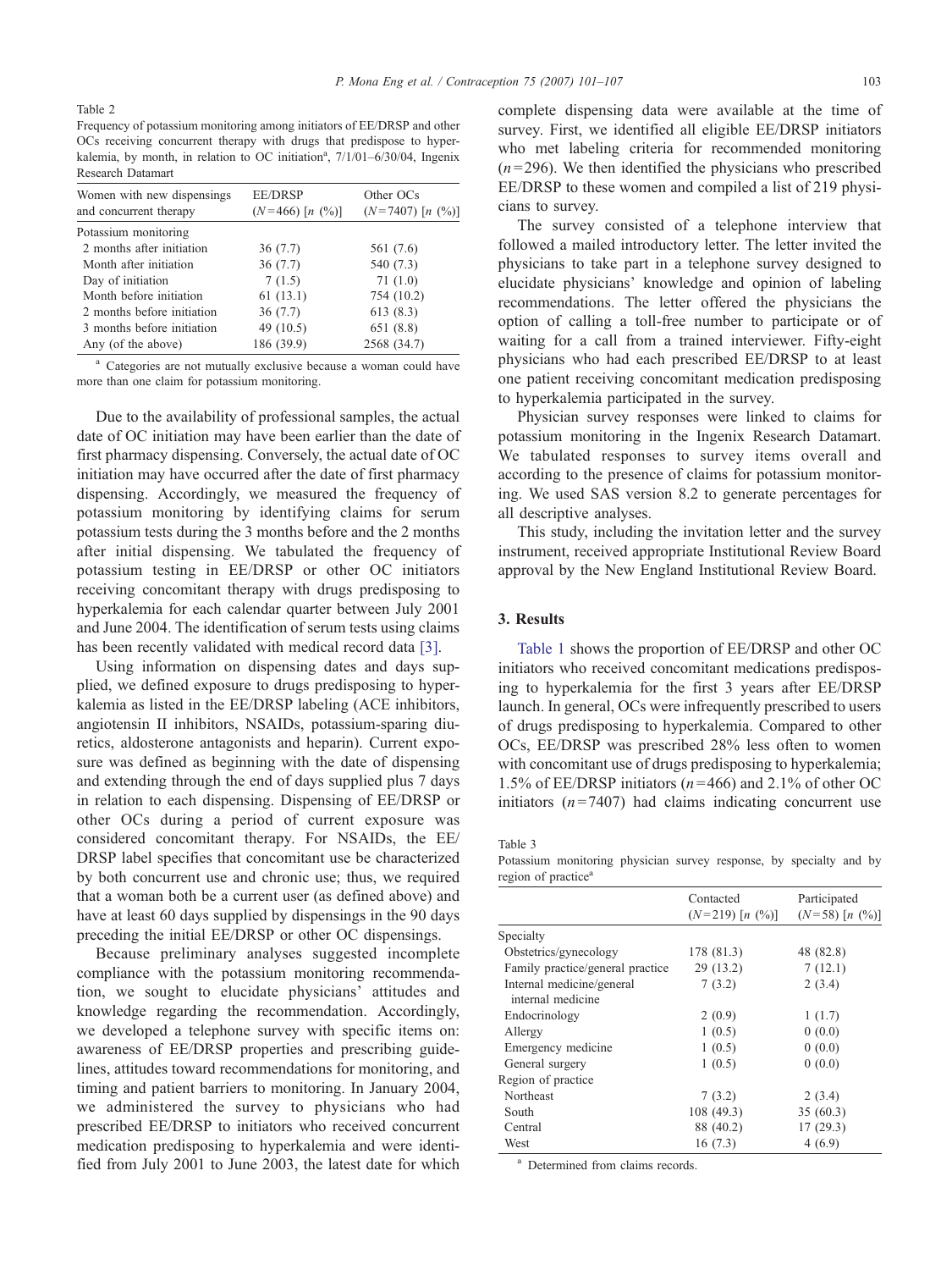<span id="page-3-0"></span>Table 4

| Potassium monitoring physician survey results, overall and by presence of claims for potassium test |  |  |  |  |  |  |
|-----------------------------------------------------------------------------------------------------|--|--|--|--|--|--|
|                                                                                                     |  |  |  |  |  |  |

| Survey item                                                                                            | All participants<br>$(N=58)$ [n $(\%)$ ] | Potassium test <sup>a</sup><br>$(n=27)$ [n $(\%)$ ] | No potassium test<br>$(n=31)$ [n $(\frac{9}{0})$ ] |
|--------------------------------------------------------------------------------------------------------|------------------------------------------|-----------------------------------------------------|----------------------------------------------------|
| Patients prescribed EE/DRSP in the past year                                                           |                                          |                                                     |                                                    |
| $<$ 25                                                                                                 | 9(15.5)                                  | 5(18.5)                                             | 4(12.9)                                            |
| $25 - 99$                                                                                              | 19(32.8)                                 | 6(22.2)                                             | 13 (41.9)                                          |
| $\geq 100$                                                                                             | 30(51.7)                                 | 16(59.3)                                            | 14 (45.2)                                          |
| Aware of the unique properties of drospirenone                                                         |                                          |                                                     |                                                    |
| Yes                                                                                                    | 56 (96.6)                                | 25 (92.6)                                           | 31(100.0)                                          |
| No                                                                                                     | 2(3.4)                                   | 2(7.4)                                              | 0(0.0)                                             |
| Aware that prescribing guidelines differ from those of other OCs                                       |                                          |                                                     |                                                    |
| Yes<br>No                                                                                              | 47 $(81.0)$<br>11(19.0)                  | 22(81.5)<br>5(18.5)                                 | 25(80.6)                                           |
| Aware that drospirenone has potassium-sparing diuretic effect                                          |                                          |                                                     | 6(19.4)                                            |
| Yes                                                                                                    | 57 (98.3)                                | 27(100.0)                                           | 30 (96.8)                                          |
| No                                                                                                     | 1(1.7)                                   | 0(0.0)                                              | 1(3.2)                                             |
| Met with a representative of the EE/DRSP manufacturer between 2001 and the time of survey              |                                          |                                                     |                                                    |
| Yes                                                                                                    | 54 (93.1)                                | 25(92.6)                                            | 29 (93.5)                                          |
| No                                                                                                     | 4(6.9)                                   | 2(7.4)                                              | 2(6.5)                                             |
| Discussed contraindications to prescribing EE/DRSP with representative <sup>b</sup>                    |                                          |                                                     |                                                    |
| Yes                                                                                                    | 34(63.0)                                 | 15(60.0)                                            | 19(65.5)                                           |
| No                                                                                                     | 20(37.0)                                 | 10(40.0)                                            | 10(34.5)                                           |
| Discussed recommendations for potassium testing with representative <sup>b</sup>                       |                                          |                                                     |                                                    |
| Yes                                                                                                    | 19(35.2)                                 | 9(36.0)                                             | 10(34.5)                                           |
| No                                                                                                     | 35(64.8)                                 | 16(64.0)                                            | 19(65.5)                                           |
| Agreed with testing for users of ACE inhibitors, angiotensin II receptor antagonists or heparin        |                                          |                                                     |                                                    |
| Yes                                                                                                    | 45 (77.6)                                | 24 (88.9)                                           | 21 (67.7)                                          |
| N <sub>0</sub>                                                                                         | 12(20.7)                                 | 3(11.1)                                             | 9(29.0)                                            |
| Preferred not to answer/unknown                                                                        | 1(1.7)                                   | 0(0.0)                                              | 1(3.2)                                             |
| Agreed with testing for users of potassium-sparing diuretics or aldosterone antagonists                |                                          |                                                     |                                                    |
| Yes                                                                                                    | 55 (94.8)                                | 25 (92.6)                                           | 30 (96.8)                                          |
| No                                                                                                     | 3(5.2)                                   | 2(7.4)                                              | 1(3.2)                                             |
| Agreed with testing for NSAID users                                                                    |                                          |                                                     |                                                    |
| Yes                                                                                                    | 13(22.4)                                 | 6(22.2)                                             | 7(22.6)                                            |
| No                                                                                                     | 43 $(74.1)$                              | 19(70.4)                                            | 24 (77.4)                                          |
| Preferred not to answer/unknown                                                                        | 2(3.4)                                   | 2(7.4)                                              | 0(0.0)                                             |
| Optimal time to test serum potassium                                                                   |                                          |                                                     |                                                    |
| Before initial dispensing visit<br>At the time of first dispensing or visit                            | 5(8.6)                                   | 1(3.7)                                              | 4 (12.9)                                           |
| During the first contraceptive treatment cycle                                                         | 9(15.5)<br>10(17.2)                      | 5(18.5)<br>5(18.5)                                  | 4(12.9)<br>5(16.1)                                 |
| After the first contraceptive cycle                                                                    | 22 (37.9)                                | 10(37.0)                                            | 12(38.7)                                           |
| At the next visit                                                                                      | 2(3.4)                                   | 1(3.7)                                              | 1(3.2)                                             |
| Within the first 6 months                                                                              | 9(15.5)                                  | 4(14.8)                                             | 5(16.1)                                            |
| Other/unknown                                                                                          | 1(1.7)                                   | 1(3.7)                                              | 0(0.0)                                             |
| Percent of patients for whom test was ordered who were tested                                          |                                          |                                                     |                                                    |
| 100                                                                                                    | 16(27.6)                                 | 7(25.9)                                             | 9(29.0)                                            |
| 76–99                                                                                                  | 24 (41.4)                                | 10(37.0)                                            | 14 (45.2)                                          |
| $51 - 75$                                                                                              | 5(8.6)                                   | 5(18.5)                                             | 0(0.0)                                             |
| $26 - 50$                                                                                              | 4(6.9)                                   | 1(3.7)                                              | 3(9.7)                                             |
| $\leq$ 25                                                                                              | 9(15.5)                                  | 4(14.8)                                             | 5(16.1)                                            |
| If another physician was testing the patient for other reasons (e.g., routine care), participant would |                                          |                                                     |                                                    |
| Follow recommendation anyway                                                                           | 9(15.5)                                  | 3(11.1)                                             | 6(19.4)                                            |
| Not be likely to order test                                                                            | 3(5.2)                                   | 3(11.1)                                             | 0(0.0)                                             |
| Call the other physician to obtain test results                                                        | 36(62.1)                                 | 17(63.0)                                            | 19 (61.3)                                          |
| Ask the patient for test results                                                                       | 8 (13.8)                                 | 3(11.1)                                             | 5(16.1)                                            |
| Would not know if patient was seen by another physician                                                | 1(1.7)                                   | 1(3.7)                                              | 0(0.0)                                             |
| Other/unknown                                                                                          | 1(1.7)                                   | 0(0.0)                                              | 1(3.2)                                             |
| Physician-identified patient and health plan barriers to potassium testing                             |                                          |                                                     |                                                    |
| Cost to patient                                                                                        | 18 (31.0)                                | 9(33.3)                                             | 9(29.0)                                            |
| Patient time constraints/availability                                                                  | 27(46.6)                                 | 13(48.1)                                            | 14 (45.2)                                          |
| Patient aversion to blood test                                                                         | 25(43.1)                                 | 10(37.0)                                            | 15 (48.4)                                          |
| Health plan limitations on test ordered                                                                | 22(37.9)                                 | 9(33.3)                                             | 13 (41.9)                                          |
| Other/unknown                                                                                          | 22 (37.9)                                | 14(51.9)                                            | 8(25.8)                                            |

<sup>a</sup> Patient had at least one claim for serum potassium test.<br><sup>b</sup> Restricted to 54 respondents who stated that they met with a manufacturer representative between 2001 and the date of the survey.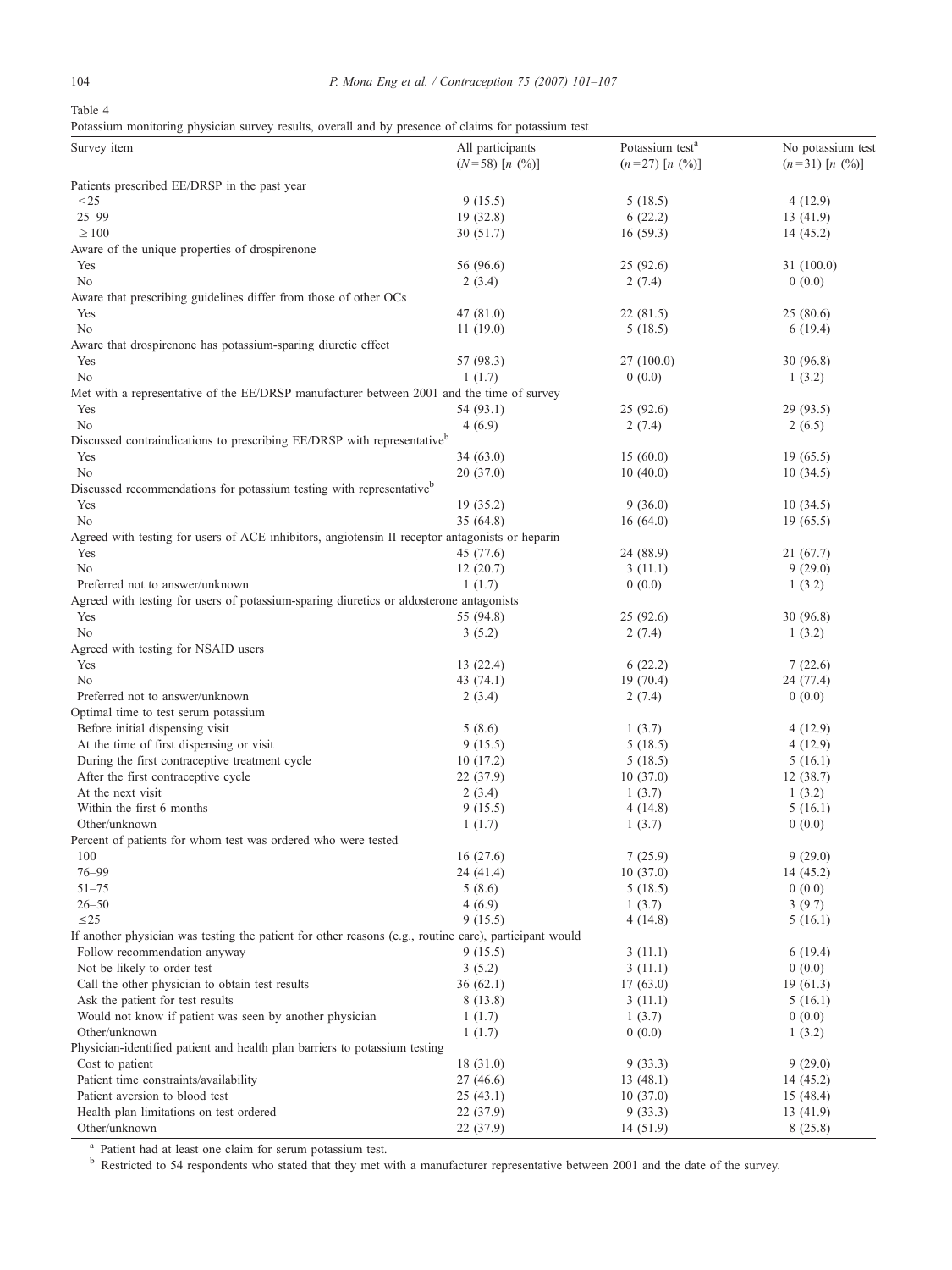[\(Table](#page-1-0) [1\)](#page-1-0). The most frequently occurring drug class pr[edispos](#page-1-0)ing to hyperkalemia was ACE inhibitors.

Fig. 1 presents the percentage of initiators of EE/DRSP or other OCs with concurrent therapy predisposing to hyperkalemia who had claims for baseline potassium monitoring tests by calendar quarter during the first 3 years of EE/DRSP availability. For EE/DRSP initiators receiving drugs predisposing to hyperkalemia, the frequency of potassium monitoring ranged from 24.5% to 56.3%. Potassium monitoring was generally more frequent among EE/DRSP initiators receiving concomitant hyperkalemic drugs than among other OC initiators receiving similar medications. Overall, 39.9% of EE/DRSP initiators and 34.7% of other OC initiators had claims evidence of baseline potassium monitoring during the first 3 years of product availability ([Table](#page-2-0) [2\)](#page-2-0). Thus, EE/DRSP initiators were 15% more likely to have potassium monitoring. Claims for potassium monitoring were most common in the month before the initiation for both EE/DRSP initiators (13.1%) and other OC initiators (10.2%). Approximately 8% of EE/DRSP initiators had potassium monitoring in the first month after initiation.

Of 219 physicians contacted for the potassium monitoring survey, 58 (26%) responded. [Table](#page-2-0) [3](#page-2-0) shows the distributions by specialty and by region of participating physicians and the larger pool of contacted physicians. Approximately 83% of the participants were obstetrician/ gynecologists. More than 60% of participants practiced in the southern region of the United States.

[Table](#page-3-0) [4](#page-3-0) presents the frequencies of physician responses to survey questions, overall and according to whether the patient(s) had claims evidence of baseline potassium monitoring. Compared to physicians of patients lacking potassium tests, physicians of patients with monitoring claims were more likely to have written a higher volume of EE/DRSP prescriptions in the year before the survey.

Overall, 98.3% of participants were aware that DRSP has a potassium-sparing diuretic effect, and 81.0% were aware that prescribing guidelines for EE/DRSP differed from those of other OCs. Ninety-three percent of all participants reported having met with a manufacturer representative. Less than two thirds of providers recalled discussing contraindications to prescribing EE/DRSP with the representative, and approximately one third reported discussing monitoring guidelines. We did not observe any substantial differences in awareness or in the content of representative discussions according to whether the physician's patient had claims for monitoring.

Compared to physicians whose patients had potassium tests, physicians whose patients lacked tests were more likely to disagree with the monitoring recommendation for users of ACE inhibitors, angiotensin II receptor antagonists and heparin (29.0% vs. 11.1%). Over 90% of all surveyed physicians agreed with the recommendation for users of potassium-sparing diuretics or aldosterone antagonists. However, more than 70% of all physicians disagreed with the recommendation for NSAID users; a higher proportion of physicians of patients without tests disagreed (70.4% and 77.4% for the presence and the absence of potassium monitoring, respectively).

The participating physicians most often indicated that the optimal time to test was after the first contraceptive cycle; only 17.2% indicated that the optimal testing period was during the first cycle of use. Overall, the majority of participants estimated that more than 75% of patients for whom tests were ordered were actually tested. Physicians whose patients lacked monitoring claims were more likely to estimate that 50% or fewer of such patients were actually tested. If another physician was already testing the patient for other reasons, most participants indicated that they would contact the other provider for test results; only 16% indicated that they would follow the monitoring recommendation even if another physician was already monitoring the patient. Physicians identified health plan limitations on potassium testing, patient aversion to blood tests and patient time constraints as possible factors contributing to noncompliance. Patient aversion to blood tests and health plan restrictions were identified more often by physicians whose patients lacked evidence of testing.

## 4. Discussion

Although baseline potassium monitoring was more frequent among women initiating EE/DRSP who also received concurrent therapy with drugs that predispose to hyperkalemia than among similar women initiating other OCs, 60% of EE/DRSP initiators dispensed hyperkalemic medications did not have baseline potassium tests. We observed that EE/DRSP was less likely to be dispensed than other OCs to users of drugs predisposing to hyperkalemia, which suggests that some physicians may have avoided prescribing EE/DRSP to such patients altogether rather than follow monitoring guidelines.

The survey results indicate that the prescribing physicians were generally aware of EE/DRSP's potassiumsparing effects and prescribing guidelines. Only a third of providers recalled discussing monitoring recommendations with a manufacturer representative, suggesting that increasing this fraction might improve compliance. However, we did not observe any substantial differences, according to the presence of monitoring, in awareness or in reported discussions of monitoring. Unpublished data from the manufacturer suggest that physicians may not have distinguished between representatives of the EE/DRSP manufacturer and representatives of other manufacturers. Thus, the percentages of participants who recalled discussing recommendations or contraindications may be inaccurately low.

Physician disagreement with the need for potassium monitoring with regard to the use of ACE inhibitors, angiotensin II receptor antagonists and heparin, which together account for over 50% of concurrently used drugs predisposing to hyperkalemia and, to a lesser degree, with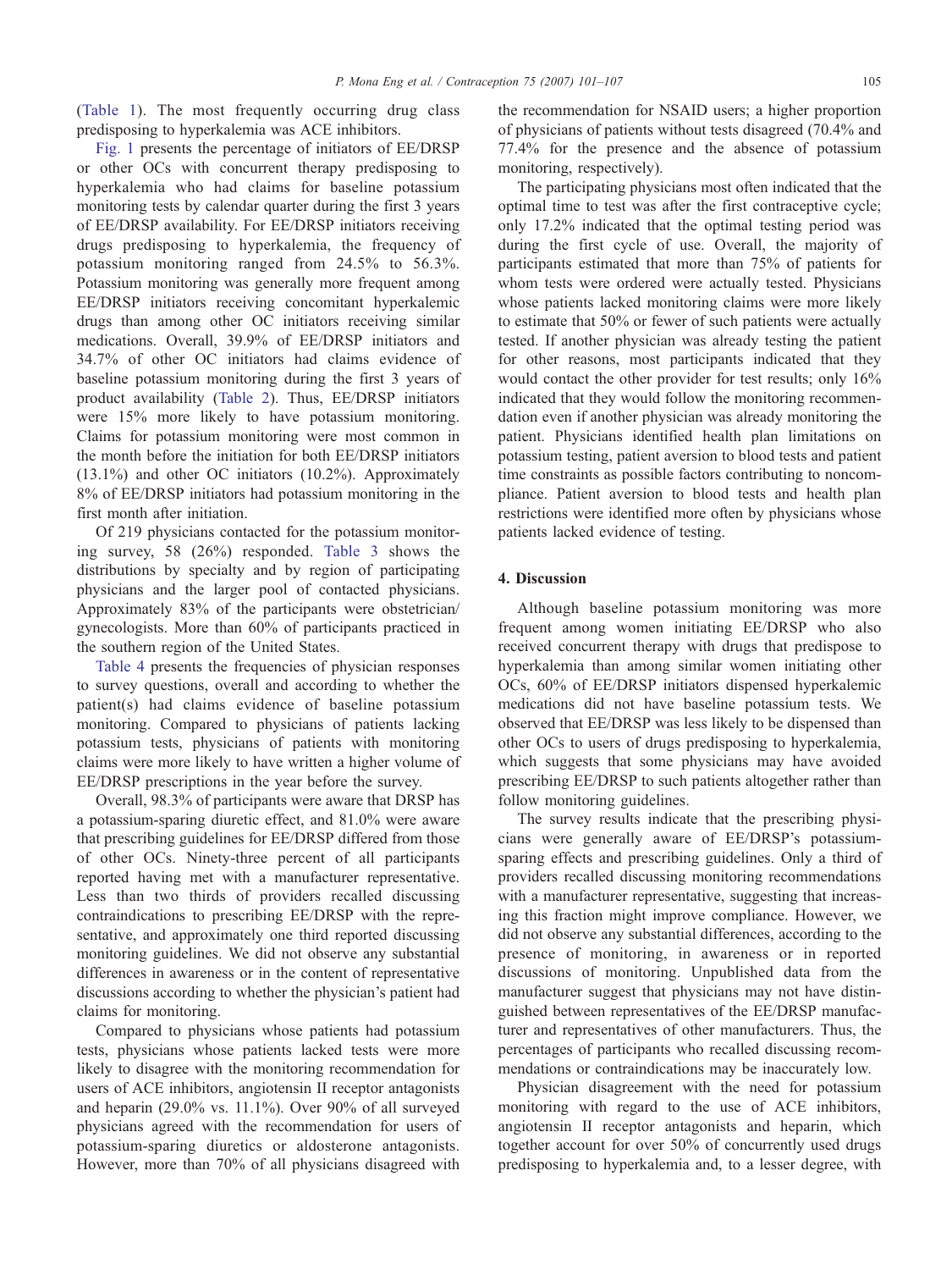regard to NSAID use, may be responsible for a substantial portion of noncompliance with monitoring recommendations. In some cases, physicians may have ordered tests, but possible barriers, such as patient aversion to blood tests, health plan limitations and patient time constraints, may have led to noncompliance. The study population of OC users was generally young and healthy, which may have led to further noncompliance, since compliance with laboratory monitoring recommendations tends to increase with age and with the prevalence of comorbidities. Other factors underlying noncompliance have been identified in the literature, including clinical perceptions of low risk, inaccessible records of medication use, lack of tracking and reminder tools, and time constraints [\[4\].](#page-6-0)

Previous studies have reported incomplete compliance with labeling recommendations and published guidelines for laboratory monitoring [\[3–6\].](#page-6-0) A recent cross-sectional study of 10 large health maintenance organizations found that the frequency of baseline electrolyte monitoring ranged from 20% to 62%, depending on the drug [\[3\].](#page-6-0) The frequency of baseline potassium monitoring observed for EE/DRSP falls well within this range. Even with strong regulatory actions such as black box warnings and the Food and Drug Administration's most stringent labeling recommendations for drugs carrying risks of serious injury or death, compliance is often inadequate [\[7–9\].](#page-6-0)

The underlying motivation for undertaking this study of potassium monitoring was the hypothesis that drospirenone, a spironolactone analog, might confer an increased risk of hyperkalemia, especially among women with predisposing characteristics. However, recent studies of drospirenone have not detected an increased risk of hyperkalemia among users and suggest that, generally, it is safe and well tolerated in the populations of users studied [\[10,11\].](#page-6-0) In a study expressly designed to examine the risk of hyperkalemia associated with drospirenone in a high-risk population, Preston et al. [\[10\]](#page-6-0) found no difference in the rate of hyperkalemia among hypertensive postmenopausal women aged 44–70 years, with and without type 2 diabetes, who were treated with 3 mg of drospirenone (the equivalent of a 25-mg dose of spironolactone) while receiving ACE inhibitors or angiotensin receptor antagonists, and similar women receiving placebo. Notwithstanding incomplete compliance with potassium monitoring recommendations, we did not observe an increase in hyperkalemic events in our study population of relatively healthy young OC users [\[11\]](#page-6-0) associated with EE/DRSP, which has a drospirenone dose equivalent to 25 mg of spironolactone and thus smaller than the therapeutic dose of spironolactone used for hirsutism (100–200 mg/day).

The strengths of this study include the ability to evaluate compliance with potassium monitoring recommendations using claims data that captured all reimbursed medical services. We were able to selectively target for survey providers who prescribed EE/DRSP to patients receiving concurrent medication predisposing to hyperkalemia. Furthermore, we linked survey results on physician attitudes and knowledge with claims evidence for potassium monitoring. Thus, we were able to evaluate the effectiveness of medical education efforts with regard to EE/DRSP. To the best of the authors' knowledge, this is the first report on the frequency of potassium monitoring in a population of healthy young OC users and of a survey of physicians' knowledge and attitudes regarding potassium monitoring recommendations by a manufacturer. Because this study was conducted in a large nationally diverse health plan, results may be generalized to similar OC users in the United States.

Notwithstanding low survey participation, we observed similarities between participating providers and the larger pool of eligible providers in terms of medical specialty and region of practice, which did not indicate that respondents differed from nonrespondents. The survey, which was conducted among physicians who prescribed OCs up to June 2003, captures physician awareness and attitudes during the first 2 years of EE/DRSP availability, prior to recent reports suggesting no association between EE/DRSP and hyperkalemia [\[10,11\].](#page-6-0) The survey responses were subject to self-report bias that could have led to an overestimate of the degree of awareness or agreement with recommendations among participants. However, because the survey was voluntary and confidential, this bias may be minimal.

Other caveats to these findings are related to the limitations of claims data. It was not possible to determine whether the prescribing physician surveyed was the provider who ordered the potassium tests or whether physicians were aware of test results. However, the survey responses suggest that the prescribing physicians of patients with potassium monitoring claims were more likely than those of patients without such claims to order potassium tests. Because it was not possible to determine when a patient failed to take a test that her provider had ordered, we were not able to assess patient compliance and physician compliance separately. We also could not describe underlying clinical decisions or motivations regarding monitoring. Dispensings or tests would not have been captured in this claims-based study if payments were not administered through the health plan. Due to the widespread use of samples, the date of actual OC initiation may have been earlier than the date of first pharmacy dispensing, which was used as our operational definition for OC initiation. Accordingly, the distribution of the time period of monitoring may be inaccurately skewed to months before initiation (as defined by first dispensing).

In conclusion, this study demonstrates incomplete physician compliance with a manufacturer labeling recommendation of potassium monitoring for initiators of EE/ DRSP receiving concomitant therapy predisposing to hyperkalemia. The limited compliance was likely due to a combination of selective physician acceptance of the recommendations and specific patient and health plan